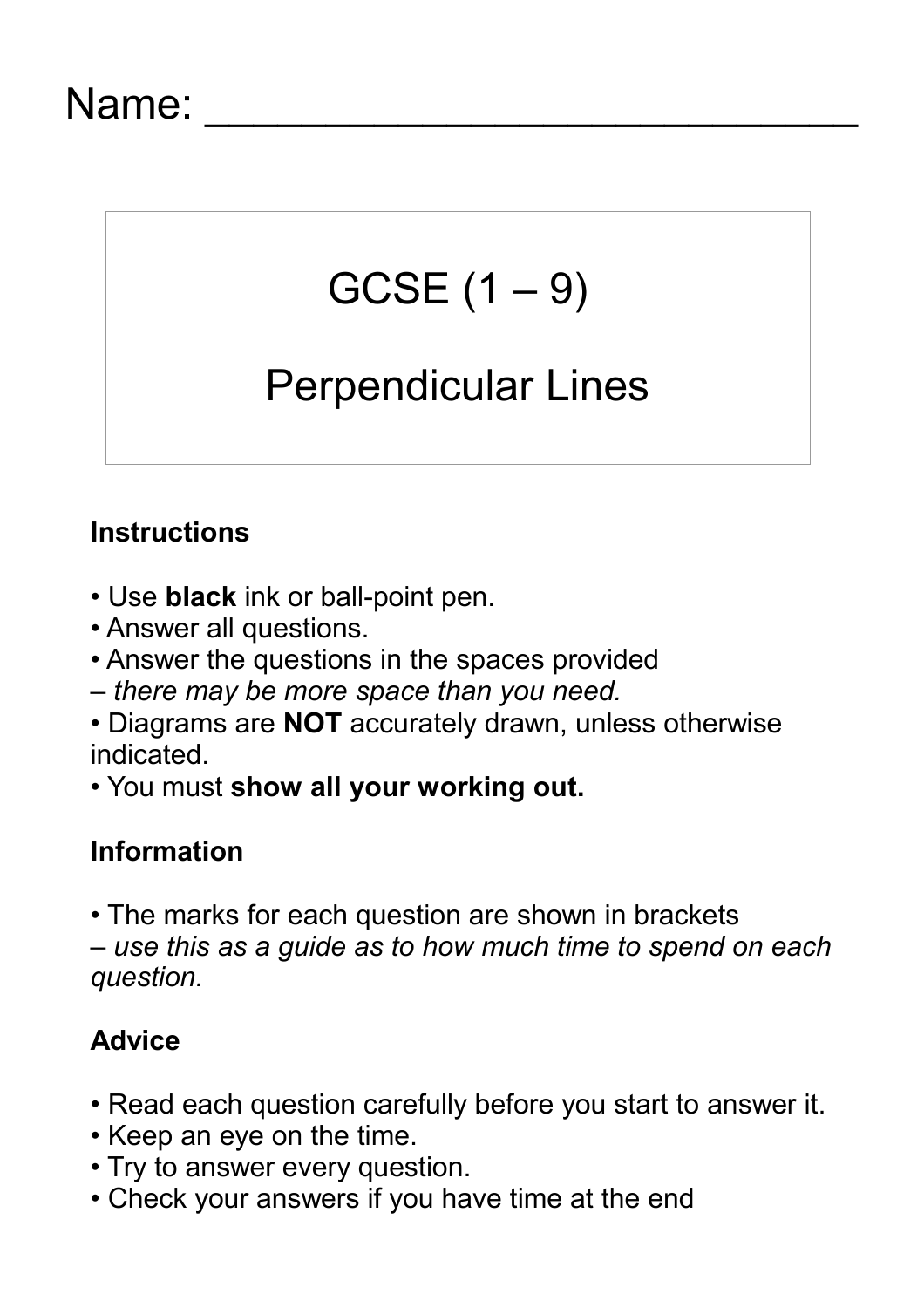



The equation of the straight line through A and B is  $y=$ 1 2 *x*+1 a) Write down the equation of another straight line parallel to  $y=$ 1 2 *x*+1

................ (1)

b)Write down the equation of another straight line that passes through the point  $(0, 1)$ 

................ (1)

c) Find the equation of the line perpendicular to AB passing through B.

................ (3)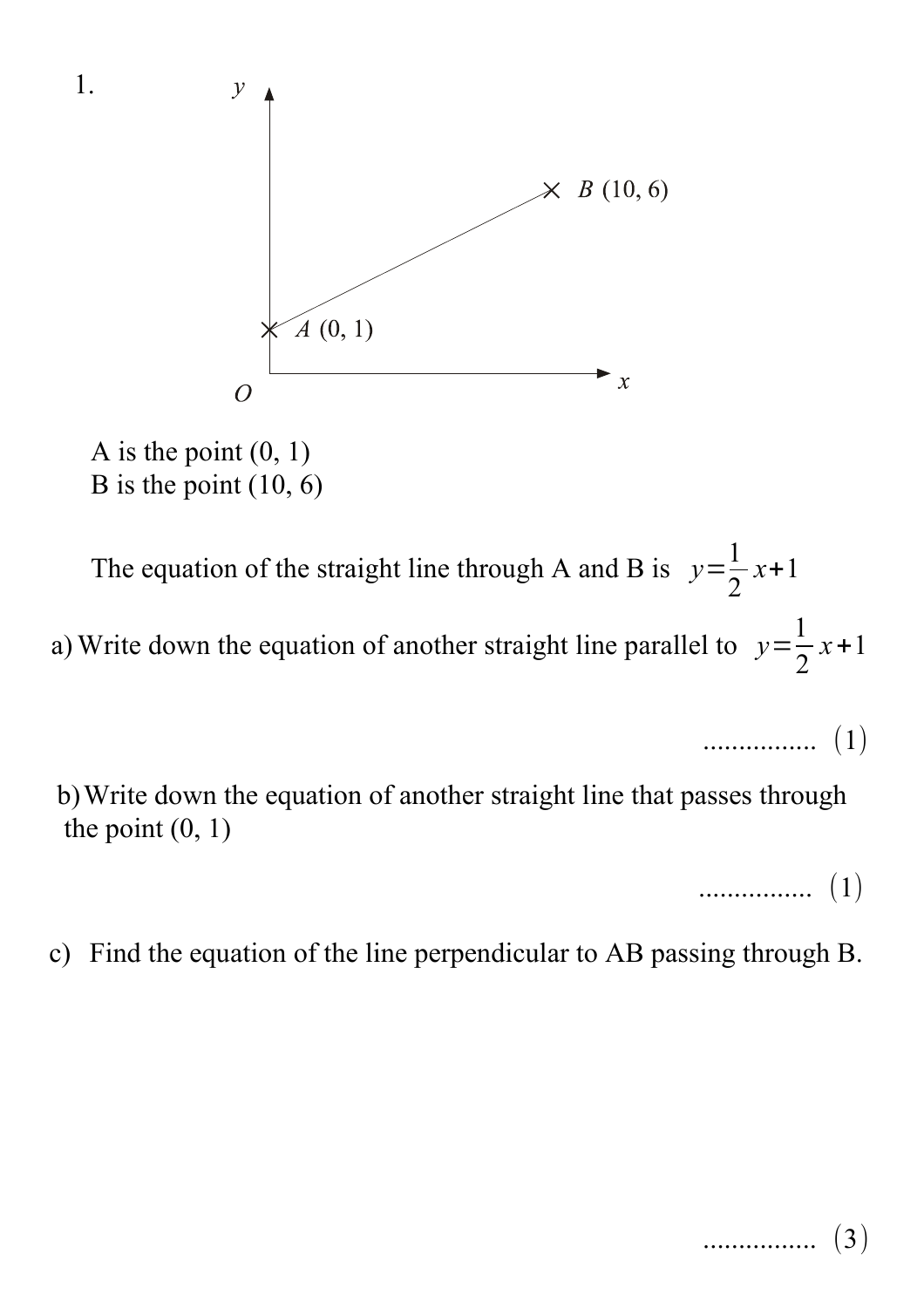A straight line, L, passes through the point with coordinates (4, 7) and is perpendicular to the line with equation  $y = 2x + 3$ .

Find an equation of the straight line L.

................ (3)

3.

A straight line passes through the points (0, 5) and (3, 17). Find the equation of the straight line.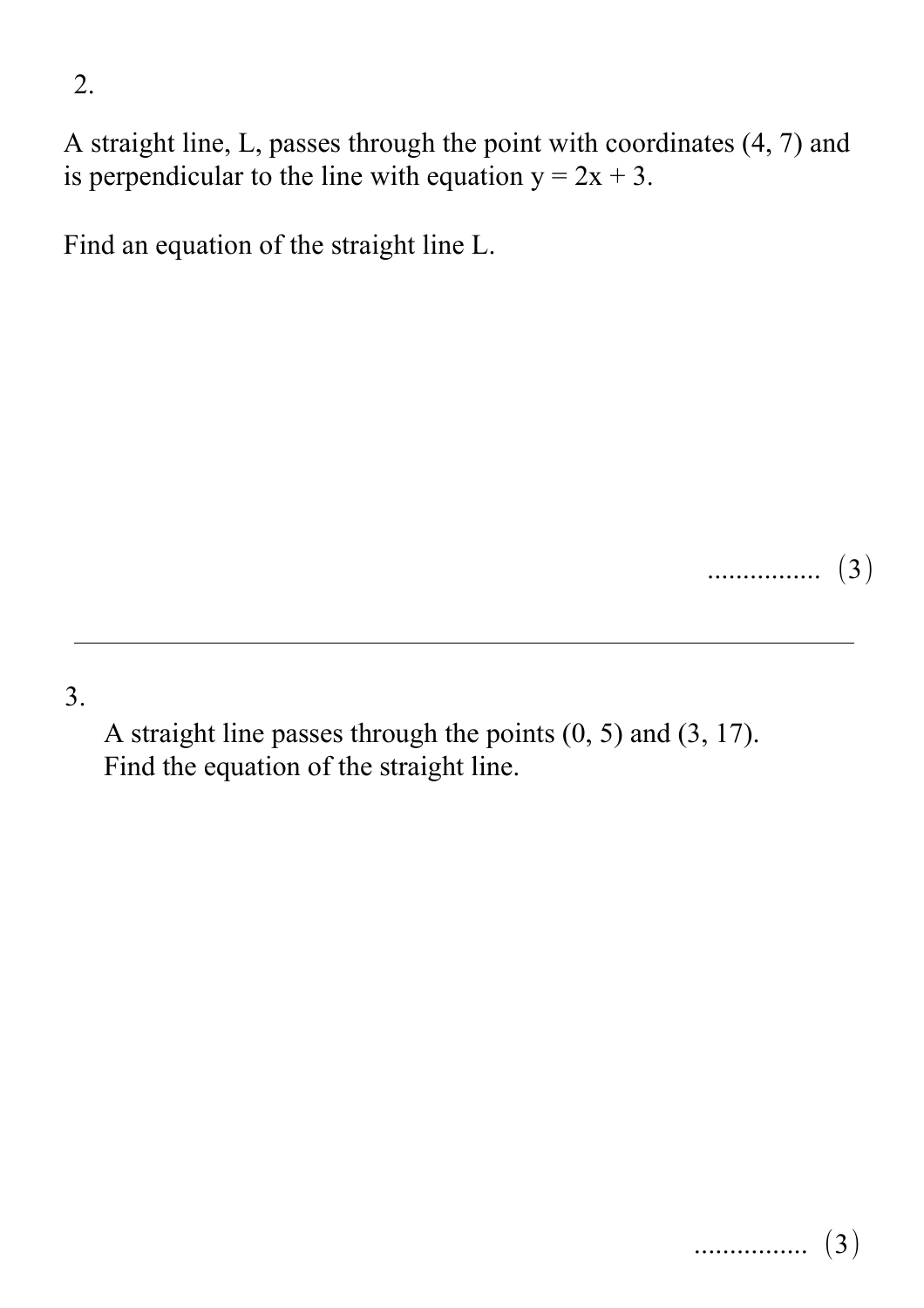4. Show that line  $3y = 4x - 14$  is perpendicular to line  $4y = -3x + 48$ .

................ (4)

Here are the equations of 5 straight lines. 5.

P: 
$$
y=2x+5
$$
  
\nQ:  $y=-2x+5$   
\nR:  $y=x+5$   
\nS:  $y=-\frac{1}{2}x+6$   
\nT:  $y=\frac{1}{2}x+1$ 

a) Write down the letter of the line that is parallel to  $y=x+6$ 

................ (1)

b) Write down the letter of the line that is perpendicular to  $y=2x-1$ 

................ (1)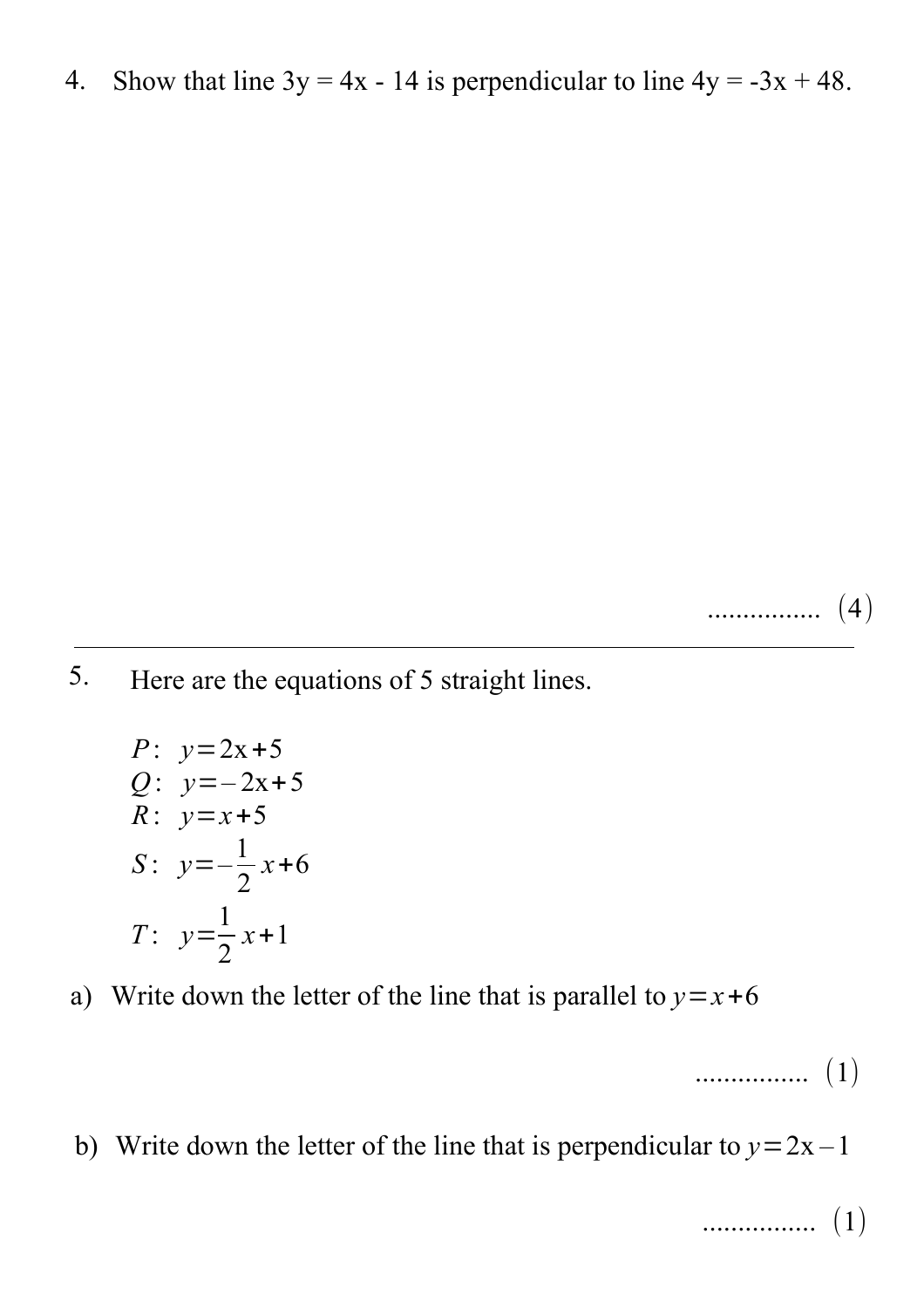- 6. The point A has the coordinates  $(2,5)$ The point B has the coordinates  $(6,7)$
- a) Find the mid point of AB

................ (2)

b) Find the gradient of the line that passes through AB

................ (2)

c) Find the equation of the perpendiucular bisector to AB

................ (3)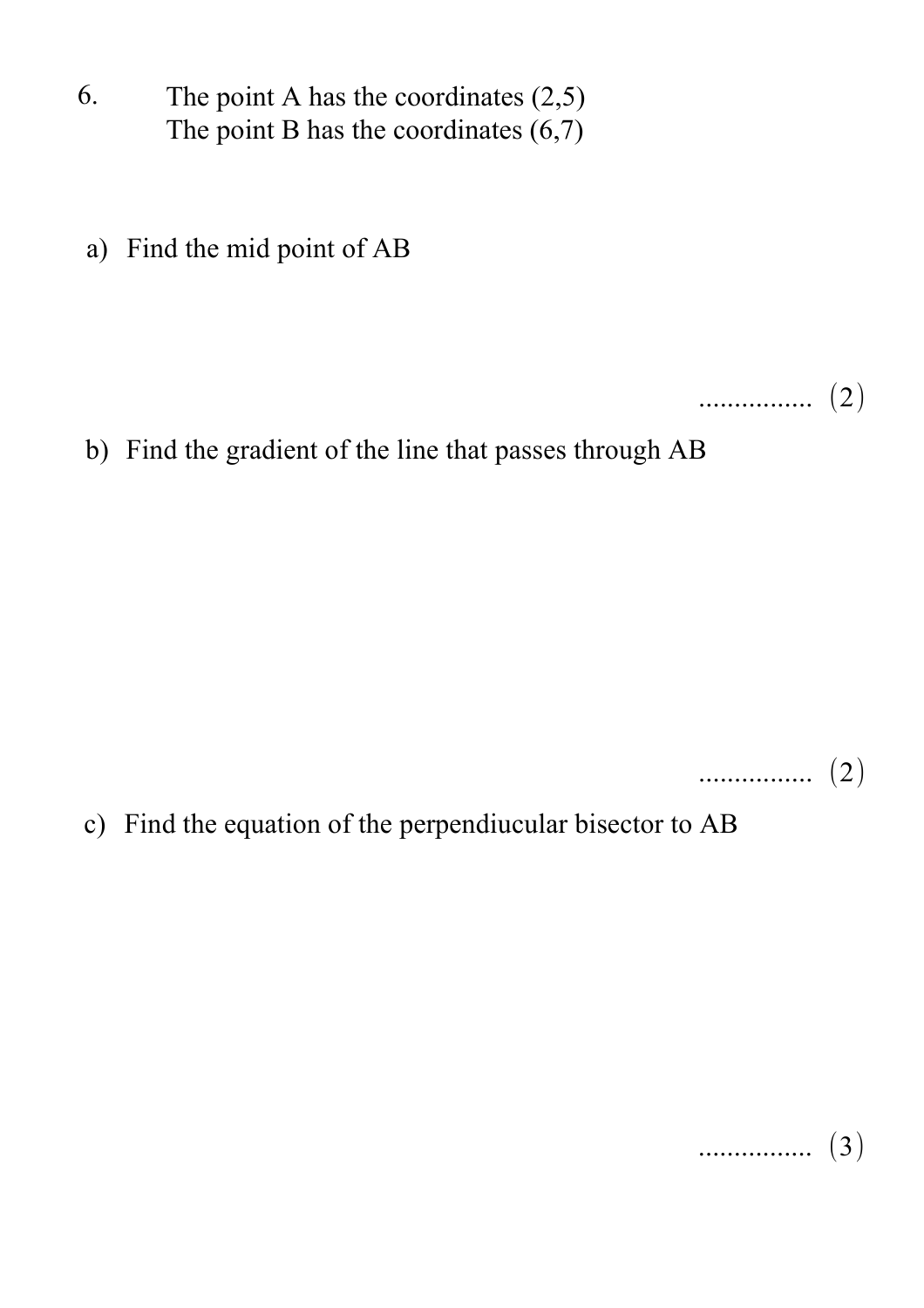7. A circle C has centre (2,5) The point A  $(11, 8)$  lies on the circumference of the circle

Find the equation of the tangent to the circle at A

................ (5)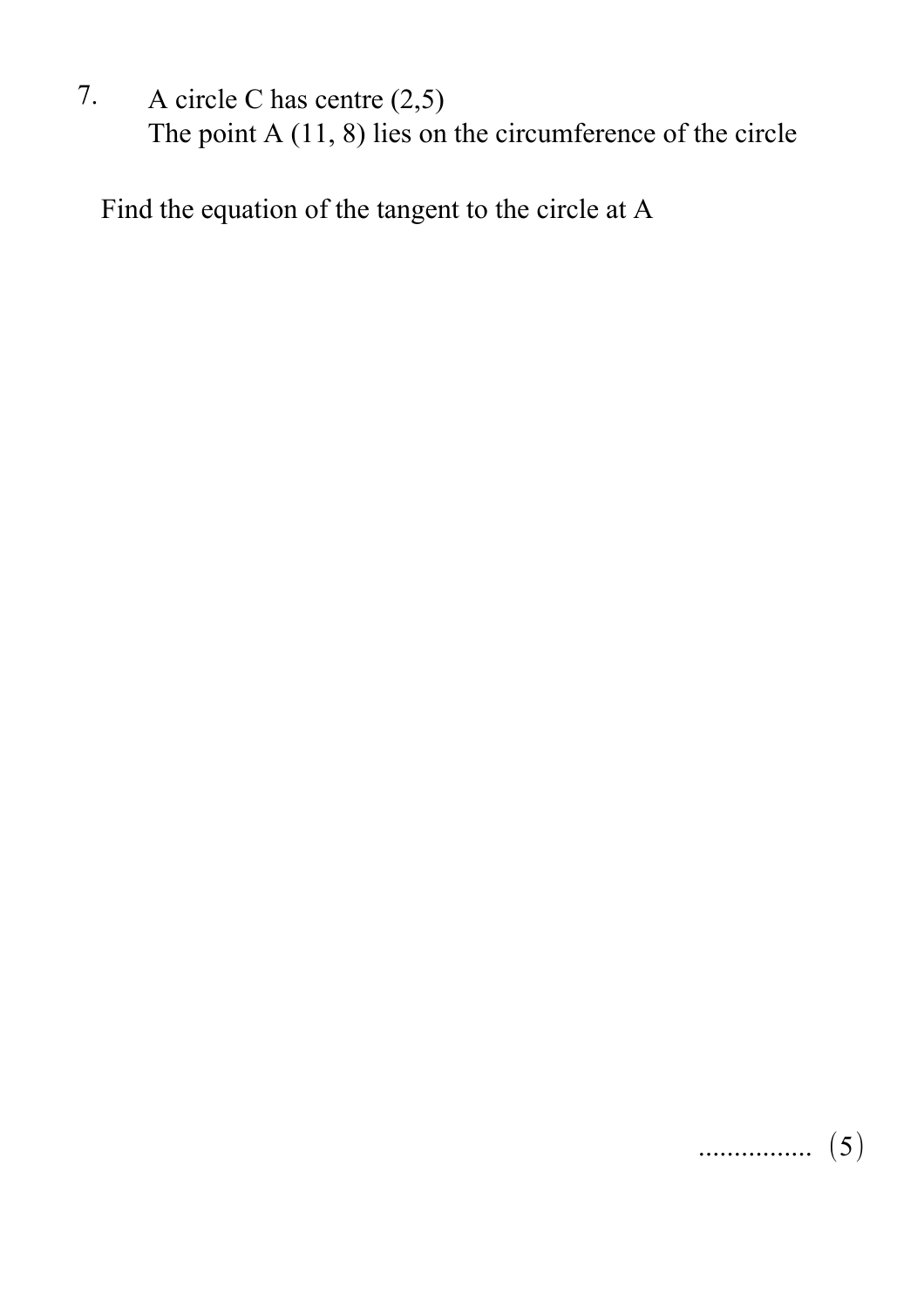- 8. A cirlce has the equation  $x^2 + y^2 = 5$
- a) Write down the centre of the circle

b) Write down the exact length of the radius of the circle

................ (1)

P is the point (1,2) on the cirlce  $x^2 + y^2 = 5$ 

c) Work out the equation of the tangent to the circle at P

$$
\cdots \cdots \cdots \cdots \cdots \quad (4)
$$

................ (1)